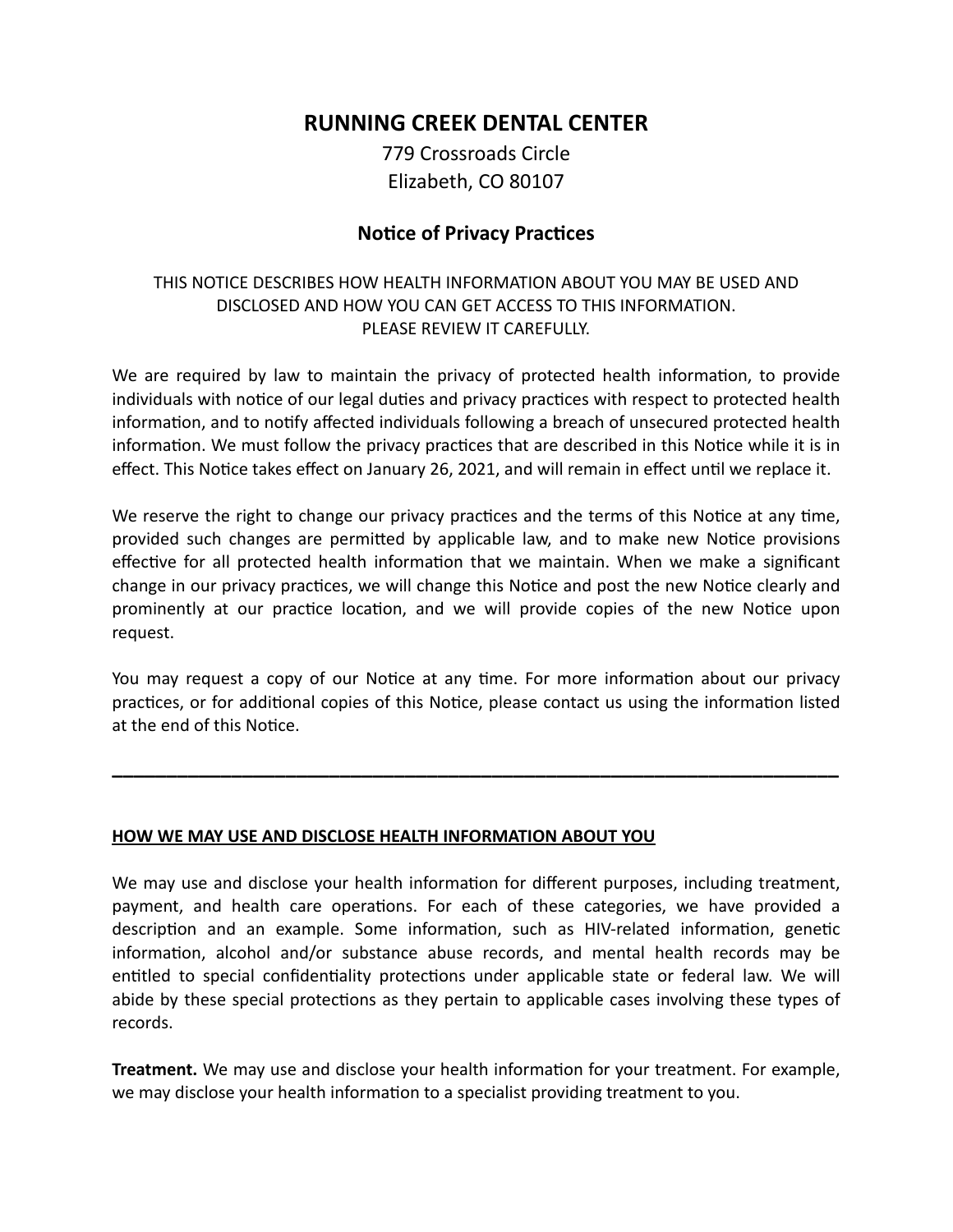**Payment.** We may use and disclose your health information to obtain reimbursement for the treatment and services you receive from us or another entity involved with your care. Payment activities include billing, collections, claims management, and determinations of eligibility and coverage to obtain payment from you, an insurance company, or another third party. For example, we may send claims to your dental health plan containing certain health information.

**Healthcare Operations.** We may use and disclose your health information in connection with our healthcare operations. For example, healthcare operations include quality assessment and improvement activities, conducting training programs, and licensing activities.

**Individuals Involved in Your Care or Payment for Your Care.** We may disclose your health information to your family or friends or any other individual identified by you when they are involved in your care or in the payment for your care. Additionally, we may disclose information about you to a patient representative. If a person has the authority by law to make health care decisions for you, we will treat that patient representative the same way we would treat you with respect to your health information.

**Disaster Relief.** We may use or disclose your health information to assist in disaster relief efforts.

**Required by Law.** We may use or disclose your health information when we are required to do so by law.

**Public Health Activities.** We may disclose your health information for public health activities, including disclosures to:

- o Prevent or control disease, injury or disability;
- o Report child abuse or neglect;
- o Report reactions to medications or problems with products or devices;
- o Notify a person of a recall, repair, or replacement of products or devices;
- o Notify a person who may have been exposed to a disease or condition; or

o Notify the appropriate government authority if we believe a patient has been the victim of abuse, neglect, or domestic violence.

**National Security.** We may disclose to military authorities the health information of Armed Forces personnel under certain circumstances. We may disclose to authorized federal officials health information required for lawful intelligence, counterintelligence, and other national security activities. We may disclose to correctional institution or law enforcement official having lawful custody the protected health information of an inmate or patient.

**Secretary of HHS.** We will disclose your health information to the Secretary of the U.S. Department of Health and Human Services when required to investigate or determine compliance with HIPAA.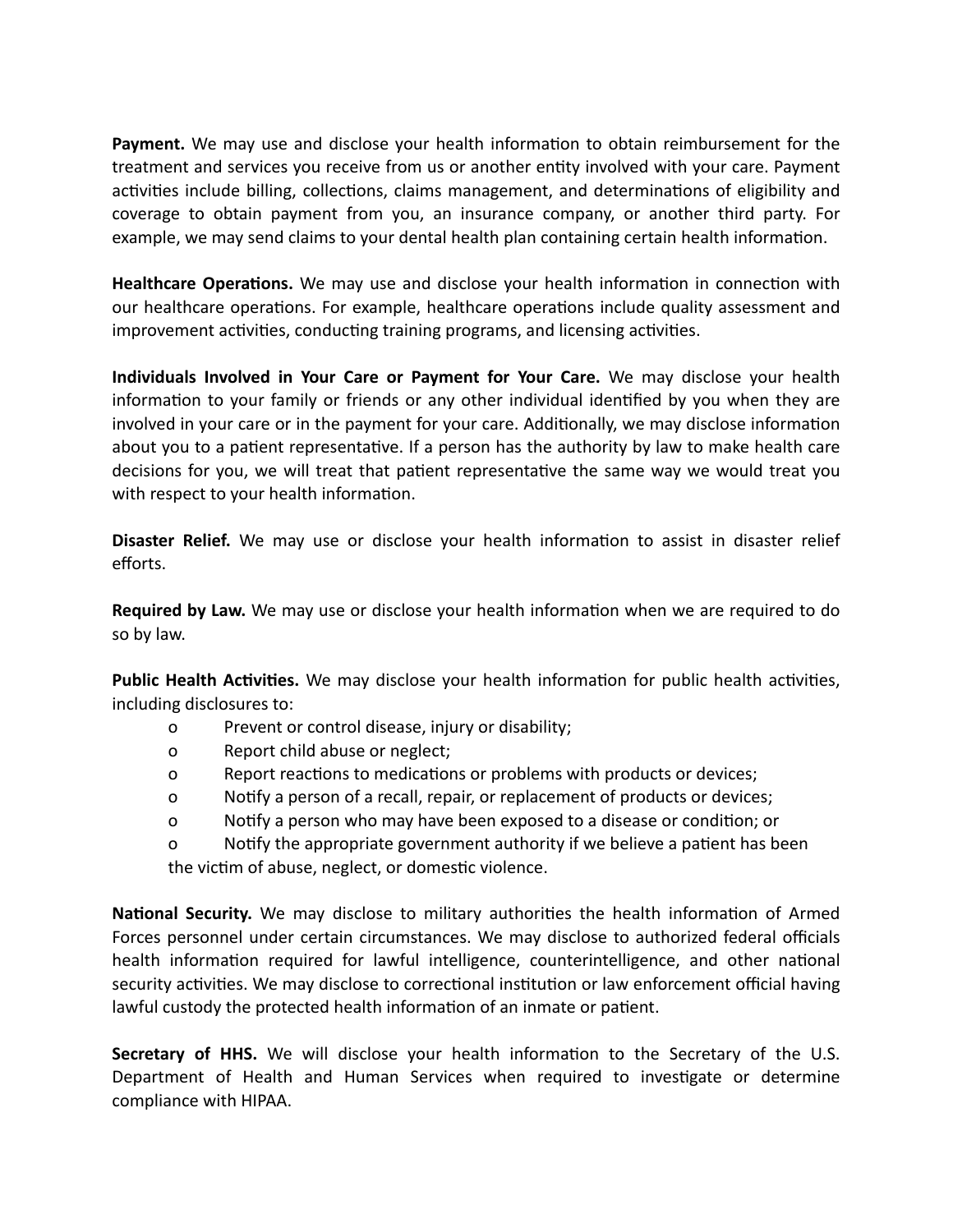**Worker's Compensation.** We may disclose your PHI to the extent authorized by and to the extent necessary to comply with laws relating to worker's compensation or other similar programs established by law.

**Law Enforcement.** We may disclose your PHI for law enforcement purposes as permitted by HIPAA, as required by law, or in response to a subpoena or court order.

**Health Oversight Activities.** We may disclose your PHI to an oversight agency for activities authorized by law. These oversight activities include audits, investigations, inspections, and credentialing, as necessary for licensure and for the government to monitor the health care system, government programs, and compliance with civil rights laws.

**Judicial and Administrative Proceedings.** If you are involved in a lawsuit or a dispute, we may disclose your PHI in response to a court or administrative order. We may also disclose health information about you in response to a subpoena, discovery request, or other lawful process instituted by someone else involved in the dispute, but only if efforts have been made, either by the requesting party or us, to tell you about the request or to obtain an order protecting the information requested.

**Research.** We may disclose your PHI to researchers when their research has been approved by an institutional review board or privacy board that has reviewed the research proposal and established protocols to ensure the privacy of your information.

**Coroners, Medical Examiners, and Funeral Directors.** We may release your PHI to a coroner or medical examiner. This may be necessary, for example, to identify a deceased person or determine the cause of death. We may also disclose PHI to funeral directors consistent with applicable law to enable them to carry out their duties.

**Fundraising.** We may contact you to provide you with information about our sponsored activities, including fundraising programs, as permitted by applicable law. If you do not wish to receive such information from us, you may opt out of receiving the communications.

#### **Other Uses and Disclosures of PHI**

Your authorization is required, with a few exceptions, for disclosure of psychotherapy notes, use or disclosure of PHI for marketing, and for the sale of PHI. We will also obtain your written authorization before using or disclosing your PHI for purposes other than those provided for in this Notice (or as otherwise permitted or required by law). You may revoke an authorization in writing at any time. Upon receipt of the written revocation, we will stop using or disclosing your PHI, except to the extent that we have already taken action in reliance on the authorization.

#### **Your Health Information Rights**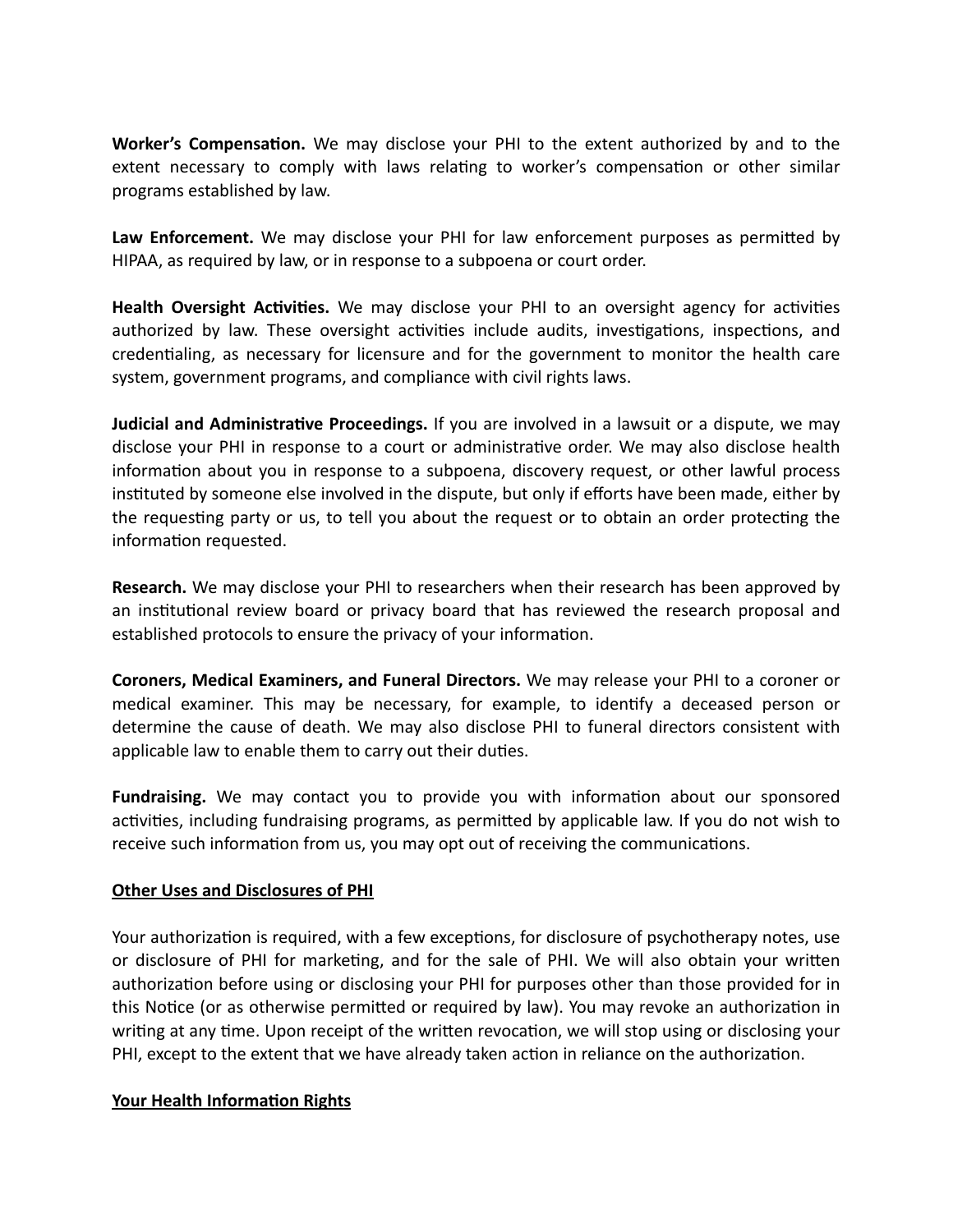**Access.** You have the right to look at or get copies of your health information, with limited exceptions. You must make the request in writing. You may obtain a form to request access by using the contact information listed at the end of this Notice. You may also request access by sending us a letter to the address at the end of this Notice. If you request information that we maintain on paper, we may provide photocopies. If you request information that we maintain electronically, you have the right to an electronic copy. We will use the form and format you request if readily producible. We will charge you a reasonable cost-based fee for the cost of supplies and labor of copying, and for postage if you want copies mailed to you. Contact us using the information listed at the end of this Notice for an explanation of our fee structure.

If you are denied a request for access, you have the right to have the denial reviewed in accordance with the requirements of applicable law.

**Disclosure Accounting.** With the exception of certain disclosures, you have the right to receive an accounting of disclosures of your health information in accordance with applicable laws and regulations. To request an accounting of disclosures of your health information, you must submit your request in writing to the Privacy Official. If you request this accounting more than once in a 12-month period, we may charge you a reasonable, cost-based fee for responding to the additional requests.

**Right to Request a Restriction.** You have the right to request additional restrictions on our use or disclosure of your PHI by submitting a written request to the Privacy Official. Your written request must include (1) what information you want to limit, (2) whether you want to limit our use, disclosure or both, and (3) to whom you want the limits to apply. We are not required to agree to your request except in the case where the disclosure is to a health plan for purposes of carrying out payment or health care operations, and the information pertains solely to a health care item or service for which you, or a person on your behalf (other than the health plan), has paid our practice in full.

**Alternative Communication.** You have the right to request that we communicate with you about your health information by alternative means or at alternative locations. You must make your request in writing. Your request must specify the alternative means or location, and provide satisfactory explanation of how payments will be handled under the alternative means or location you request. We will accommodate all reasonable requests. However, if we are unable to contact you using the ways or locations you have requested we may contact you using the information we have.

**Amendment.** You have the right to request that we amend your health information. Your request must be in writing, and it must explain why the information should be amended. We may deny your request under certain circumstances. If we agree to your request, we will amend your record(s) and notify you of such. If we deny your request for an amendment, we will provide you with a written explanation of why we denied it and explain your rights.